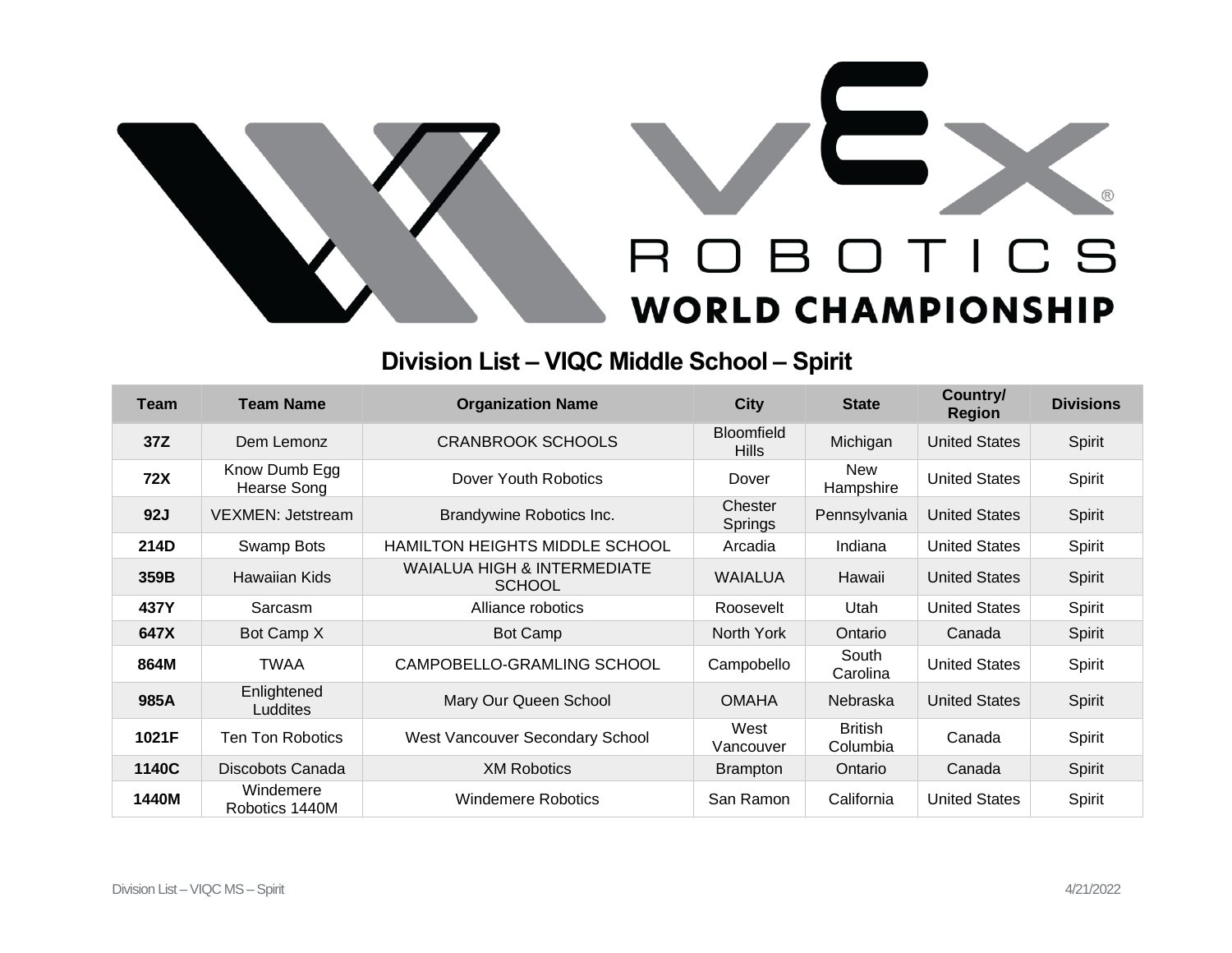| <b>Team</b> | <b>Team Name</b>                  | <b>Organization Name</b>                                | <b>City</b>            | <b>State</b>               | Country/<br><b>Region</b> | <b>Divisions</b> |
|-------------|-----------------------------------|---------------------------------------------------------|------------------------|----------------------------|---------------------------|------------------|
| 1696Z       | Overdrive                         | <b>Overdrive Robotics</b>                               | Chandler               | Arizona                    | <b>United States</b>      | Spirit           |
| 1876Z       | 1876Z Quakers                     | <b>FRIENDS ACADEMY</b>                                  | <b>Locust Valley</b>   | New York                   | <b>United States</b>      | Spirit           |
| 1918A       | <b>Crazy Fire</b>                 | STEAM Azerbaijan                                        | <b>Baku</b>            |                            | Azerbaijan                | Spirit           |
| 2277A       | <b>Three Amigos</b>               | Central Minnesota Youth Robotics                        | Saint Cloud            | Minnesota                  | <b>United States</b>      | Spirit           |
| 2501X       | <b>Immortal Hornets</b>           | Jr Jacket Robotics                                      | <b>Council Bluffs</b>  | lowa                       | <b>United States</b>      | Spirit           |
| 2820F       | <b>MCU Robocats</b>               | <b>Oyster River Middle School</b>                       | Durham                 | <b>New</b><br>Hampshire    | <b>United States</b>      | Spirit           |
| 3383A       | Robo Ramen                        | <b>ORCHARD HILLS</b>                                    | Irvine                 | California                 | <b>United States</b>      | Spirit           |
| 4602A       | <b>AutoBots</b>                   | Gary E. Cobb Middle School                              | <b>TEXARKANA</b>       | Arkansas                   | <b>United States</b>      | Spirit           |
| 5154E       | Mad. D.O.G.S.                     | NORTH OGDEN JR HIGH                                     | North Ogden            | Utah                       | <b>United States</b>      | Spirit           |
| 6047B       | Wood MS                           | <b>WOOD MIDDLE</b>                                      | SAN<br><b>ANTONIO</b>  | Texas                      | <b>United States</b>      | Spirit           |
| 6441A       | <b>STEM Squad</b><br>Robotics (A) | HOWARD D. MCMILLAN MIDDLE SCHOOL                        | Miami                  | Florida                    | <b>United States</b>      | Spirit           |
| 6699B       | Unicorn Puncher                   | <b>Taiwan Robotics Lab</b>                              | Taichung               |                            | Chinese<br>Taipei         | Spirit           |
| 7501M       | Minotaur                          | WHITE PINE MIDDLE SCHOOL                                | Ely                    | Nevada                     | <b>United States</b>      | Spirit           |
| 7774A       | Räpsters                          | Lahden yhteiskoulu                                      | Lahti                  |                            | Finland                   | Spirit           |
| 8925A       | <b>Pinecrest Pumas</b>            | PINECREST NORTH PREPARATORY<br>(FONTAINEBLEAU CAMPUS)   | Miami                  | Florida                    | <b>United States</b>      | Spirit           |
| 10169D      | <b>SpiderBots</b>                 | Colegio St. John's Cancún                               | Cancún                 | Quintana<br>Roo            | Mexico                    | Spirit           |
| 10404A      | <b>Cold Spring</b>                | <b>COLD SPRING SCHOOL</b>                               | Indianapolis           | Indiana                    | <b>United States</b>      | Spirit           |
| 10515E      | Athena                            | J William Fulbright Junior High School                  | <b>BENTONVIL</b><br>LE | Arkansas                   | <b>United States</b>      | Spirit           |
| 10740C      | Oak Mountain<br>Robotics          | OAK MOUNTAIN MIDDLE SCHOOL                              | Birmingham             | Alabama                    | <b>United States</b>      | Spirit           |
| 10836E      | Camiva                            | Robostorm Consulting Inc.                               | Vancouver              | <b>British</b><br>Columbia | Canada                    | Spirit           |
| 10978C      | <b>Vextreme Bots</b>              | <b>Trinity Robotics Club</b>                            | Chandler               | Arizona                    | <b>United States</b>      | Spirit           |
| 11110A      | <b>Greenspun Dolphins</b>         | BARBARA AND HANK GREENSPUN<br><b>JUNIOR HIGH SCHOOL</b> | Henderson              | Nevada                     | <b>United States</b>      | Spirit           |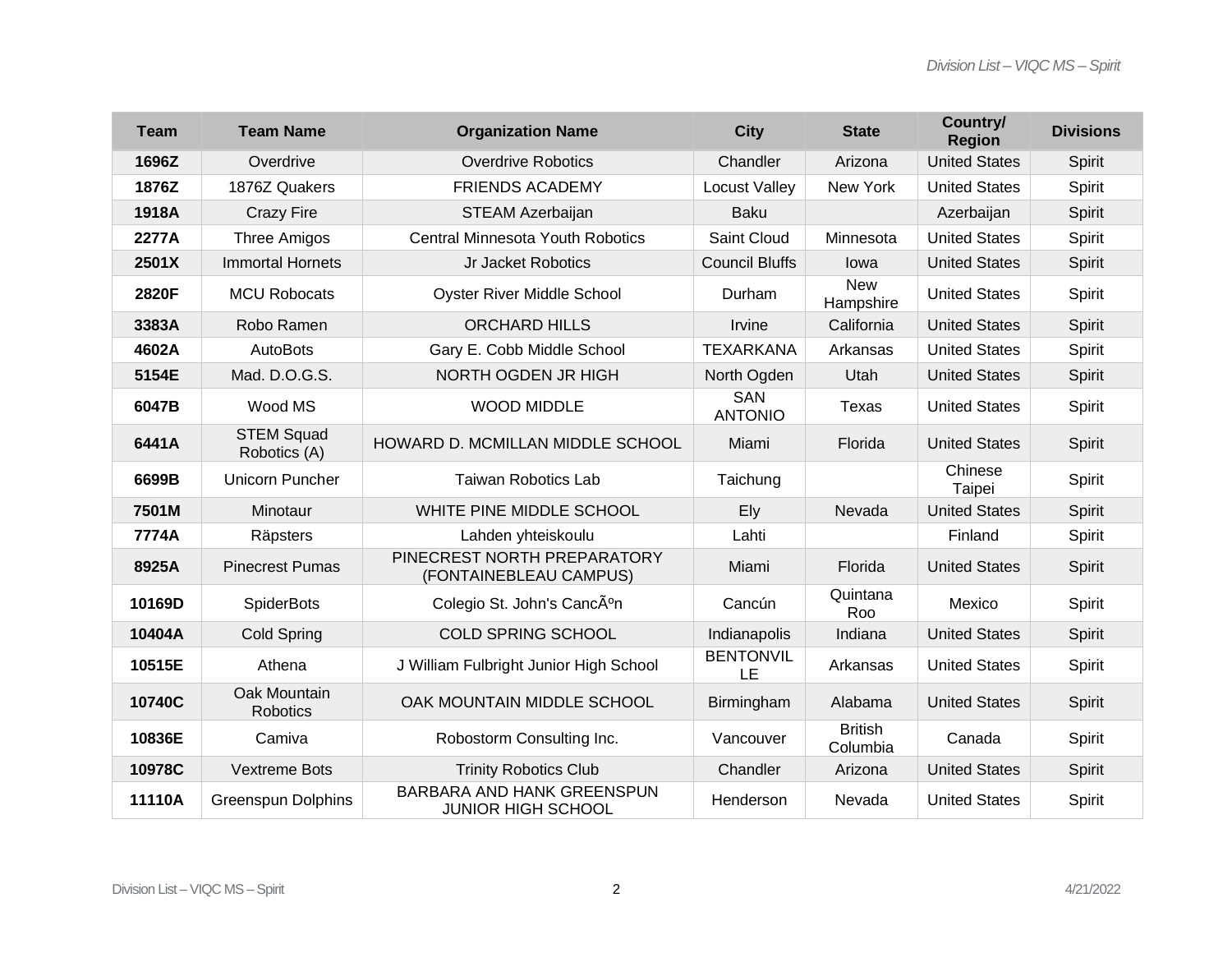| <b>Team</b> | <b>Team Name</b>                    | <b>Organization Name</b>                                     | <b>City</b>              | <b>State</b> | Country/<br><b>Region</b> | <b>Divisions</b> |
|-------------|-------------------------------------|--------------------------------------------------------------|--------------------------|--------------|---------------------------|------------------|
| 11450B      | <b>RMS Lions</b>                    | RAVENSWOOD MIDDLE                                            | East Palo<br>Alto        | California   | <b>United States</b>      | Spirit           |
| 11485B      | Mark Leon Team M                    | Gimnasio Campestre San Sebasti $\tilde{A}$ in                | Bucaramanga - Santander  |              | Colombia                  | Spirit           |
| 11586B      | <b>Electro Bots</b>                 | <b>HANCOCK MIDDLE SCHOOL</b>                                 | <b>Kiln</b>              | Mississippi  | <b>United States</b>      | Spirit           |
| 12954H      | 4-H DawgBytes                       | <b>Walker County 4-H</b>                                     | LaFayette                | Georgia      | <b>United States</b>      | Spirit           |
| 13952D      | <b>Phantom Troupe</b>               | LAKESIDE MIDDLE SCHOOL                                       | Lake Village             | Arkansas     | <b>United States</b>      | Spirit           |
| 15685A      | Cool People                         | Kenneth Henderson Middle School                              | Garden City              | Kansas       | <b>United States</b>      | Spirit           |
| 17387B      | C <sub>4</sub>                      | <b>CORNER MIDDLE SCHOOL</b>                                  | Warrior                  | Alabama      | <b>United States</b>      | Spirit           |
| 18480B      | Cipher                              | <b>Reecer Creek Robotics Club</b>                            | <b>ELLENSBUR</b><br>G    | Washington   | <b>United States</b>      | Spirit           |
| 19920A      | <b>WOLFEX</b>                       | <b>COLEGIO MARIE CLARAC</b>                                  | Quito                    |              | Ecuador                   | Spirit           |
| 20616Z      | Robolution Z                        | ALEX SANGER PREPARATORY MIDDLE                               | Dallas                   | <b>Texas</b> | <b>United States</b>      | Spirit           |
| 21549A      | Gearsquad                           | Queen Elizabeth's School                                     | London                   |              | United<br>Kingdom         | Spirit           |
| 22250C      | The Misfits                         | EL RANCHO CHARTER SCHOOL                                     | <b>Anaheim Hills</b>     | California   | <b>United States</b>      | Spirit           |
| 24146A      | The Scorpions                       | MONTESSORI CHILDRENS HOUSE,<br><b>GRAND TRAVERSE DBA-THE</b> | <b>Traverse City</b>     | Michigan     | <b>United States</b>      | Spirit           |
| 26262A      | <b>ÇeViK</b>                        | ESKİŞEHİR ÖZEL ÇAĞDAŞ<br><b>OKULLARI</b>                     | <b>ESKİŞEHİR</b>         |              | <b>Turkey</b>             | Spirit           |
| 29766C      | Quarry Lads &<br>Lassies C          | <b>Stinesville Robotics Team</b>                             | Stinesville              | Indiana      | <b>United States</b>      | Spirit           |
| 31337G      | <b>Mountain Brook</b><br>Robotics-G | <b>MOUNTAIN BROOK JUNIOR HIGH</b><br><b>SCHOOL</b>           | Mountain<br><b>Brook</b> | Alabama      | <b>United States</b>      | Spirit           |
| 31965A      | <b>Colts Robotics</b>               | Cardiff Junior High School                                   | Katy                     | <b>Texas</b> | <b>United States</b>      | Spirit           |
| 33062C      | Tiger Team 3                        | HARTSELLE INTERMEDIATE SCHOOL                                | Hartselle                | Alabama      | <b>United States</b>      | Spirit           |
| 34342A      | <b>Mechanical Sea</b><br>Serpents   | <b>Westcoast Robotics</b>                                    | Redmond                  | Washington   | <b>United States</b>      | Spirit           |
| 37711D      | IMS Robot 2.0                       | Institut Maison des Sciences                                 | Fès                      |              | Morocco                   | Spirit           |
| 40301A      | <b>Fresh Tots</b>                   | ROCKY MOUNTAIN JR HIGH                                       | West Haven               | Utah         | <b>United States</b>      | Spirit           |
| 43147G      | <b>Toll Gate Robotics</b>           | <b>TOLL GATE ELEMENTARY</b>                                  | Pickerington             | Ohio         | <b>United States</b>      | Spirit           |
| 45009P      | The Incredible 5                    | YOUNG WOMEN'S LEADERSHIP<br><b>ACADEMY</b>                   | El Paso                  | <b>Texas</b> | <b>United States</b>      | Spirit           |
| 46580A      | <b>NCMS Bears A</b>                 | NARCOOSSEE MIDDLE SCHOOL                                     | St. Cloud                | Florida      | <b>United States</b>      | Spirit           |